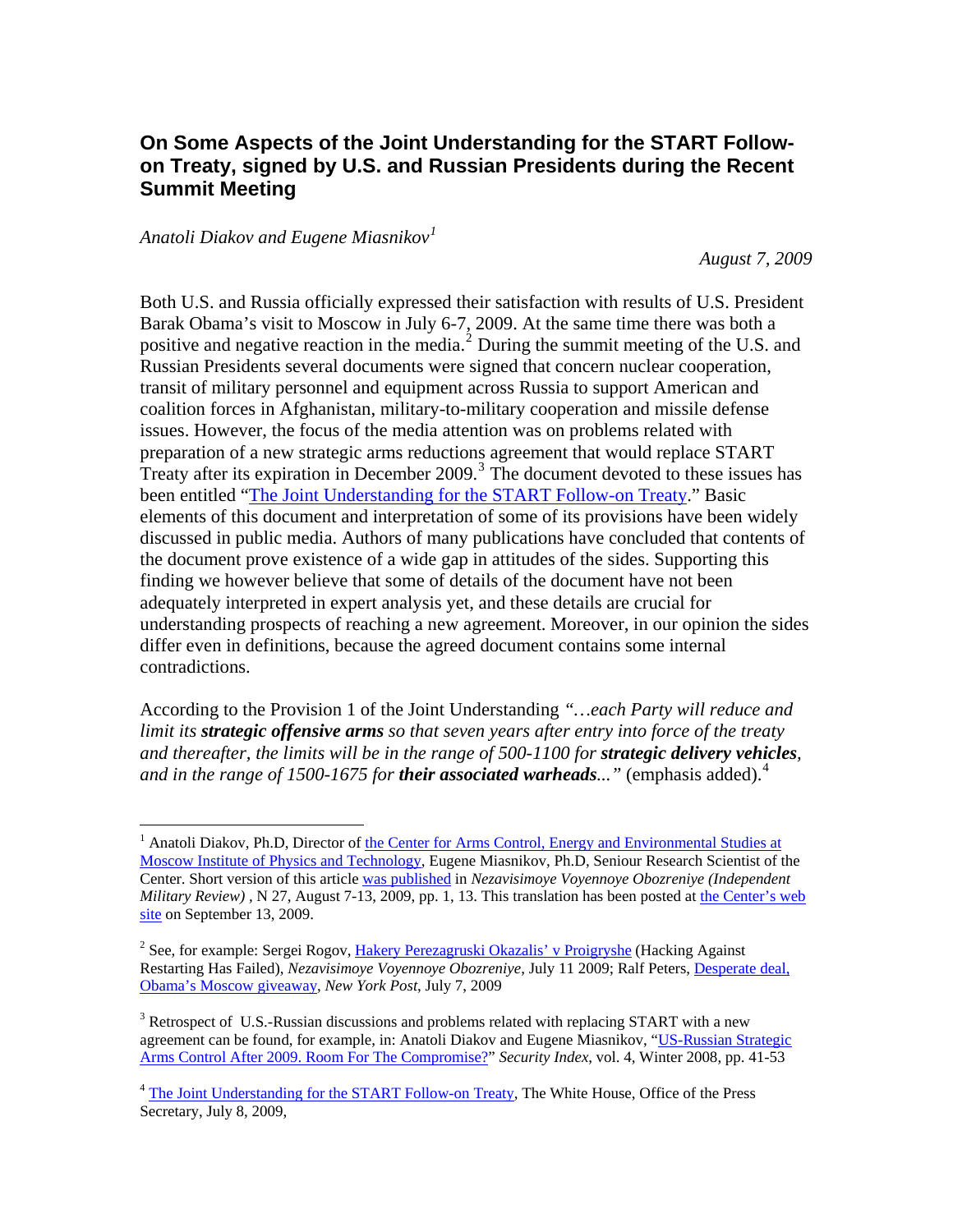This provision may seem apparent at a first glance. However, the crux is that the terms **"strategic offensive arms," "strategic delivery vehicles"** and **"associated warheads"** are likely understood by the parties differently.

In START Treaty strategic delivery vehicles play a primary role, since agreed counting rules for permitted warhead numbers in this Treaty are based on numbers of delivery vehicles. The text of the Joint Understanding does not mention launchers for delivery vehicles, and this fact may result in a difficulty to succeed an agreement on how to interpret limits on ICBM and SLBM launchers.

According to START MOU Data by January 1, 2009 the U.S. have had 1198 deployed strategic delivery vehicles (550 deployed ICBMs and their associated launchers, 432 deployed SLBMs and their associated launchers, and 216 deployed heavy bombers). These figures also include 99 Minuteman-3 ICBM launchers, the missiles from which were unloaded and placed at storage. Besides that, four Trident submarines totally accounted for 96 SLBM launchers were converted to long range cruise missile carriers. All mentioned ICBM and SLBM launchers continue to be counted, since they have not been eliminated according to START rules. Agreed level of 1100 strategic delivery vehicles may allow the United States to easily accomplish the future agreement without any further cuts. To do that, the United States may introduce a new term "operationally deployed strategic delivery vehicles." It would enable the U.S. side to reduce their ICBM launchers, whose ICBMs were placed at storage, by 100, and Trident strategic submarines converted to SSGNs by four.

Before the Moscow Presidential summit in July it seemed that the sides at least had come to an agreement on what delivery vehicles should be defined as "strategic" and limited. In any event, the U.S. officially admitted, that the subject of negotiations would be ICBMs, SLBMs and heavy bombers.<sup>[5](#page-1-0)</sup> However, the text of the Joint Understanding suggests the opposite.

START Treaty is well known to limit **deployed** strategic delivery vehicles. At the same time this important word "deployed" is missing from the Joint Understanding. Therefore, it is hard to interpret what do the declared limits for delivery vehicles mean – limits on total numbers of delivery vehicles (deployed or placed at storage), **deployed** delivery vehicles or just **operationally deployed** delivery vehicles? Possibly, the key phrase in the Joint Understanding is "**their** (strategic delivery vehicles – *authors*) **associated warheads**." It is quite apparent for experts, that the U.S. side is able to accomplish declared reductions, if the limits for warheads apply to **operationally deployed** warheads only.[6](#page-1-1) If so, operationally deployed warheads may play a primary role in the START

 $\overline{a}$ 

<span id="page-1-0"></span><sup>&</sup>lt;sup>5</sup> Peter Baker, Amb. Sergei Kislyak, Rose Gottemoeller, *Luncheon: Whither U.S.* – Russian Relations?, 2009 Carnegie International Nonproliferation Conference, April 7, 2009.

<span id="page-1-1"></span><sup>&</sup>lt;sup>6</sup> The Moscow Treaty of 2002 limits "strategic nuclear warheads." For purposes of the Moscow Treaty the U.S. side unilaterally uses a term "operationally deployed strategic nuclear warheads" which means reentry vehicles on ICBMs in their launchers, reentry vehicles on SLBMs in their launchers on board submarines, and nuclear armaments loaded on heavy bombers or stored in weapons storage areas of heavy bomber bases.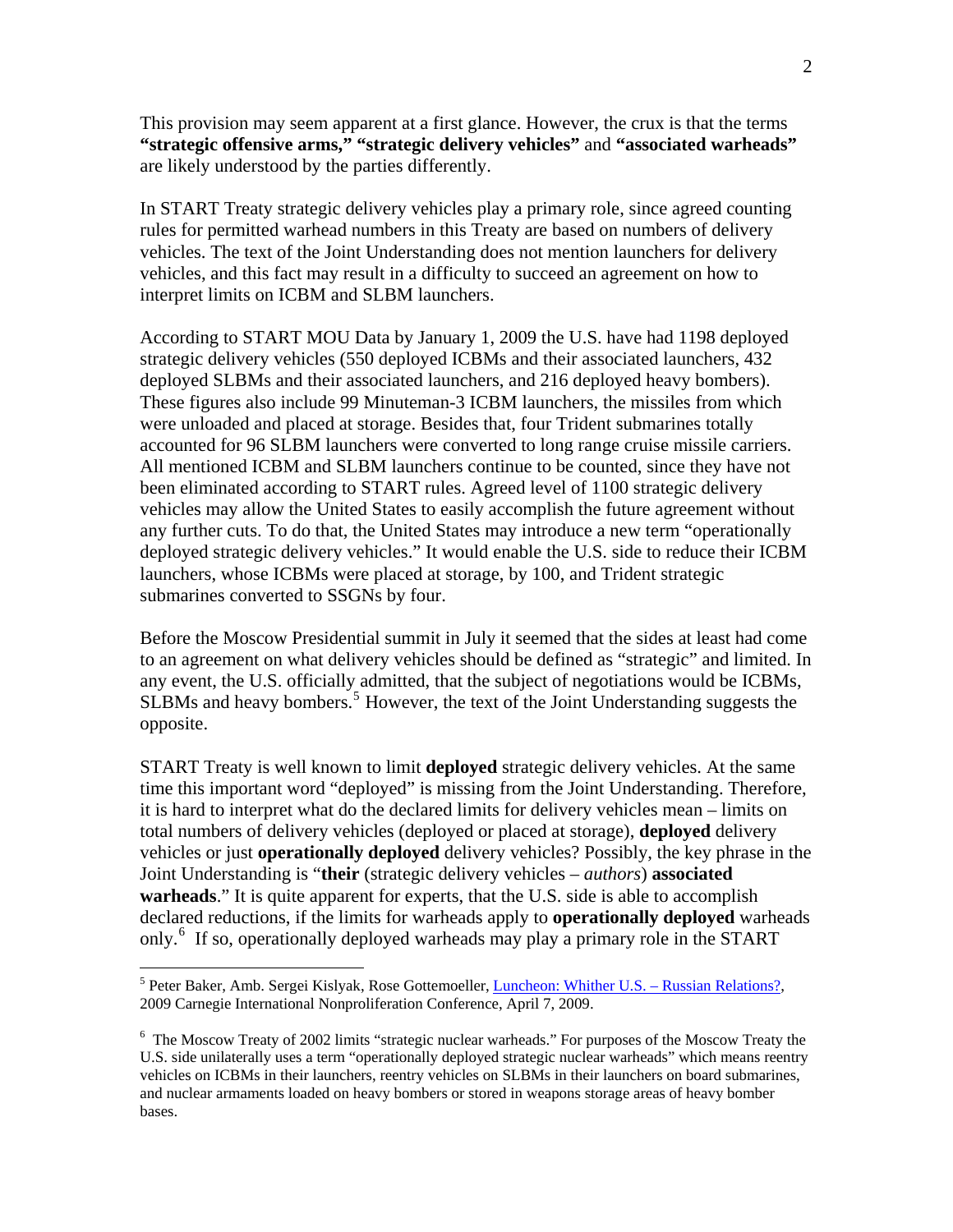follow-on treaty, and the new treaty would limit only the strategic delivery vehicles associated with such warheads.

It is unlikely, that the U.S. side will change its current interpretation for limits on strategic warheads. Such an attitude does not assume introducing any similar counting rules for nuclear warheads associated with deployed ICBMs, SLBMs and heavy bombers as START had. Thus, any type of ICBM, SLBM and heavy bomber may be officially modified, created or tested with any number of warheads, provided that the number of de facto deployed strategic nuclear warheads would not exceed the agreed limit for warheads. In other words, the new treaty will unlikely set any limit on "upload potential".

If so, it is hard to understand the Russian consent with such an approach. It seemed that the very sense of its proposal to limit delivery vehicles was setting up a cap on "upload potential," and also cover by limits those strategic delivery vehicles that were converted to conventional missions or temporarily placed at storage. Most likely, the sides have not yet reached an agreement on what kind of strategic delivery vehicles should be limited. A wide gap for permitted numbers of strategic delivery vehicles is another indication to support our conclusion.

By the way, it is notable that the Joint Statement does not distinguish between nuclear and non-nuclear warheads. One may assume, that the U.S. side agreed to include nonnuclear warheads deployed on strategic delivery vehicles in permitted totals. Nevertheless, the following estimates make this assumption highly improbable.

In accordance with plans for Moscow Treaty reductions the United States aimed to deploy 450 Minitumean-3 ICBMs with 1, 2 or 3 warheads each.<sup>[7](#page-2-0)</sup> Thus, the number of strategic warheads on ICBMs would exceed 450. The number of submarines carrying Trident-2 SLBMs is 14, however, since typically two of these submarines are in scheduled overhaul at their repair facilities, the U.S. sides considers operationally deployed warheads on 12 Trident submarines only. Taking into account that 24 SLBM launchers are deployed on each submarine, and the number of warheads on Trident-2 missile was downloaded from 8 to 4, the aggregate number of operationally deployed warheads in the sea-based component of U.S. strategic forces is 1152. Thus, no more than 73 warheads will be left for heavy bombers in order to be within the limit of 1675 permitted warheads agreed in the Joint Understanding. Even if we assume that Conventional Trident Modification program is implemented and two SLBM launchers on each strategic submarine are modified to carry conventionally armed missiles, the quota for the air leg of the U.S triad would not exceed 169 warheads.

Provision 6 of the Joint Understanding saying that the next treaty should also address *"…the impact of intercontinental ballistic missiles and submarine-launched ballistic missiles in a non-nuclear configuration on strategic stability…"* is also worth of paying an attention. As pointed out above, START does not differentiate between nuclear or conventionally armed strategic ballistic missiles. All such ICBMs and SLBMs are

1

<span id="page-2-0"></span><sup>&</sup>lt;sup>7</sup> See, for example: Robert S. Norris and Hans M. Kristensen, Nuclear Notebook: U.S. Nuclear Forces, [2009,](http://thebulletin.metapress.com/content/f64x2k3716wq9613/fulltext.pdf) *Bulletin of Atomic Scientists*, March/April, 2009, pp.59-68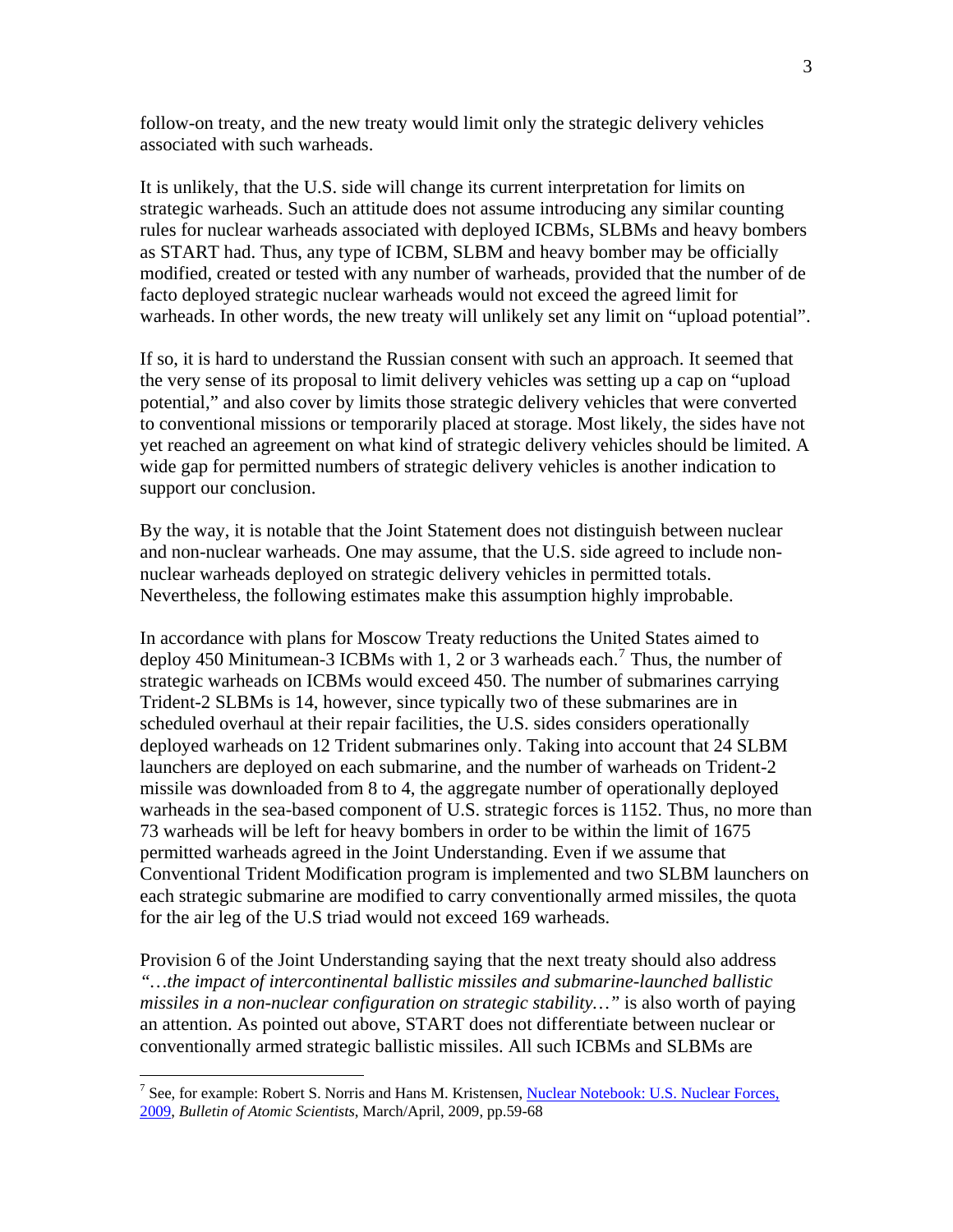accountable as well as warheads associated with them. The Provision 6 would have been excessive, if the sides agreed on similar understanding of strategic delivery vehicles as in START. The very existence of this provision demonstrates that the sides have not come yet to a consensus on what delivery vehicles should be considered as "strategic".

If strategic delivery vehicles are defined as the United States side insists (i.e. delivery vehicles that carry nuclear warheads only), Russia might not gain much by including a provision on basing strategic offensive arms exclusively on the national territory of each Party (Provision 7). Most likely the Russian side insisted on this provision in order to prevent deployments in a close proximity to the Russian territory of U.S. heavy bombers declared as assigned to conventional missions (but, in fact, technically capable to carry nuclear attacks) in potential military conflict zones. It is apparent that by the "new" understanding such bombers would not be counted as "strategic delivery vehicles", therefore they would not be subject to Provision 7.

Appearance of the Provision 5 in the Joint Understanding on the interrelationship of strategic offensive and strategic defensive arms seems surprising to some extent. It is well known that the Joint Statement of April 1 2009 signed in London did not mention strategic defensive systems as a subject for negotiations on START follow-on treaty. The Russian side has likely put significant efforts to insist on including this provision. However, the text of another document signed by U.S. and Russian Presidents in July 2009, - [The Joint Statement on Missile Defense Issues,](http://www.whitehouse.gov/the_press_office/Joint-Statement-by-Dmitry-A-Medvedev-President-of-the-Russian-Federation-and-Barack-Obama-President-of-the-United-States-of-America-on-Missile-Defense-Issues/) - contains no mentioning of term "missile defense" except in its title. In fact it says about cooperation in responding to the challenge of ballistic missile proliferation, or, in other words, it states the U.S. concept, presented for justification of their plans for deployment of ballistic missile defenses in Europe.

It is well known that former U.S.-Soviet (Russian) strategic arms control agreements were linked to the 1972 ABM Treaty. The U.S. abrogated the ABM Treaty in 2002, and Russia had a legal right to withdraw from START, but it had chosen not to apply this option. Currently there are no bilateral agreements between the U.S. and Russia limiting ballistic missile defenses, therefore it is unclear what would the Provision 5 base upon. One may assume that the Russian side counts on getting some unilateral obligations from the U.S. to limit their ballistic missile defenses, and considers such obligations as an integral part for concluding a START follow-on agreement. The Russian hopes, however, are on a vague ground. According to U.S. officials, ballistic missile defenses are not going to be a bargaining chip in the forthcoming talks.<sup>[8](#page-3-0)</sup> Most likely, after concluding the START follow-on treaty, the U.S. will carry endless discussions on ballistic missile defenses without suggesting real measures aimed at curtailing their plans in the area of deploying a global missile defense system.

Finally, have the frames of a START follow-on agreement become clearer?

Both sides do reveal their interest in concluding a new accord, but, as it was expected, for different reasons. Russia has a few chances if any to defend its position on ballistic

 $\overline{a}$ 

<span id="page-3-0"></span><sup>&</sup>lt;sup>8</sup> [Philip J. Crowley Assistant Secretary Daily Press Briefing](http://www.state.gov/r/pa/prs/dpb/2009/july/125940.htm), Washington, DC, July 10, 2009